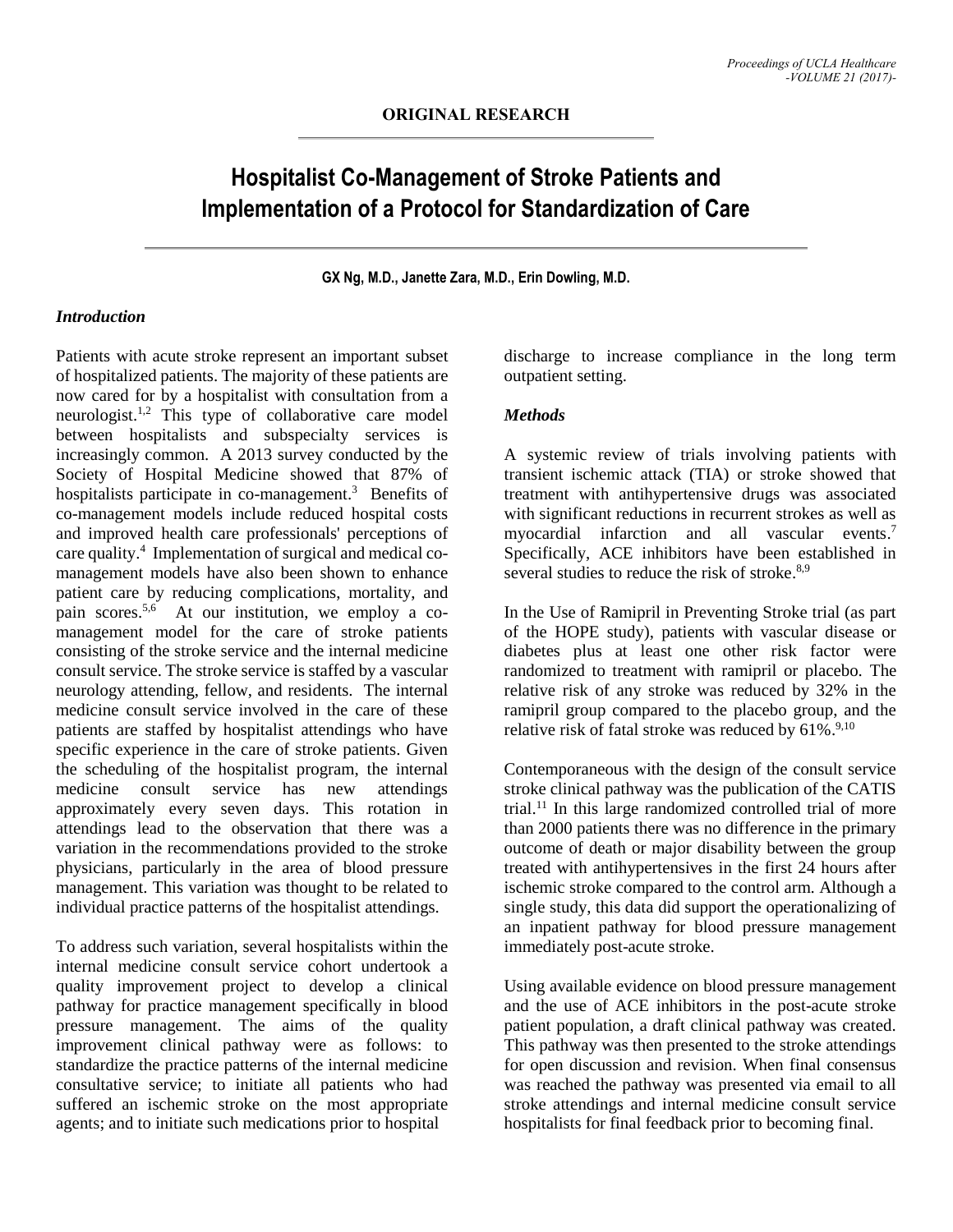To implement the pathway, an educational presentation was created for the hospitalists. This consisted of a powerpoint presentation on the evidence based therapeutics that improve morbidity and mortality post stroke, including studies on the use of ACE in post stroke prevention. The presentation was usually delivered in person, but was also sent via email to those individuals unable to conference in person. The detailed pathway was available to all internal medicine residents on a password protected website managed by the hospitalist service. To ease use and enhance compliance, a standard template internal medicine consult note was created and added to our institution's electronic health record to be used by residents on the consult service. The template prompted the initiation of ACE inhibitors in appropriate post stroke patients; in patients for whom ACE inhibitors were not started, the template prompted an entry as to the reason. Pre-determined exclusion criteria included females who are pregnant or planning on getting pregnant, already on an ACE or ARB, history of ACE allergy or intolerance, hyperkalemia, blood pressure < 100/60, ongoing neurological deterioration, and other contraindication as determined by the vascular neurology or hospitalist attending.

Once the pathway had gone through this vetting process and the platform for launching it was in place a start date was selected. In our co-management model, all adult patients admitted to the primary stroke service are seen in medical consultation by the internal medicine consult service. Therefore, all patients admitted to the stroke team were evaluated for appropriateness of the pathway. Patients were excluded from consultation if the primary team had determined that the patient did not have a stroke and/or would not benefit from medical consultation.

Charts of all patients seen in consultation by internal medicine residents were audited on a weekly basis to assess compliance with the pathway. Data was collected over the course of 17 weeks. Data points included type of stroke (ischemic versus hemorrhagic), whether ACE was initiated within 24 hours of last known well time or at time of floor status, and exclusion criteria if ACE was not initiated.

## *Results*

A total of 154 charts were reviewed. Of these, approximately 77% (119/154) had a diagnosis of either a TIA or stroke. Among those with TIA or stroke, 55% (66/119) were appropriately started on an ACE inhibitor 24 hours from last known well time. Of those not started on an ACE inhibitor, almost half were on a home ARB regimen, 45% (24/53) *(figure 1)*.



Figure 1: TIA/Stroke Patient Totals



Figure 2: Breakdown of patients not started on ACEI

## *Discussion*

With over three-fourths of our target population started on therapy, we conclude that the clinical pathway demonstrated success. In the design of the pathway, it was crucial to allow both the hospitalist and the stroke neurologist to have the ability to "opt out" based on his or her clinical judgment. Further, our pre-intervention education of all clinicians as well as the addition of a standard note template to serve as a clinical reminder may have improved compliance.

Our quality improvement clinical pathway is an important example for the future of co-management models. Oftentimes the patient population is specialized. While ideally hospitalists who are versed in the unique clinical complications of such patients would staff such a service, not all staffing models can accommodate such a practice. Clinical pathways that are strongly researched and based on evidence can help diminish practice variation and maintain practice patterns that utilize the most up to date evidence.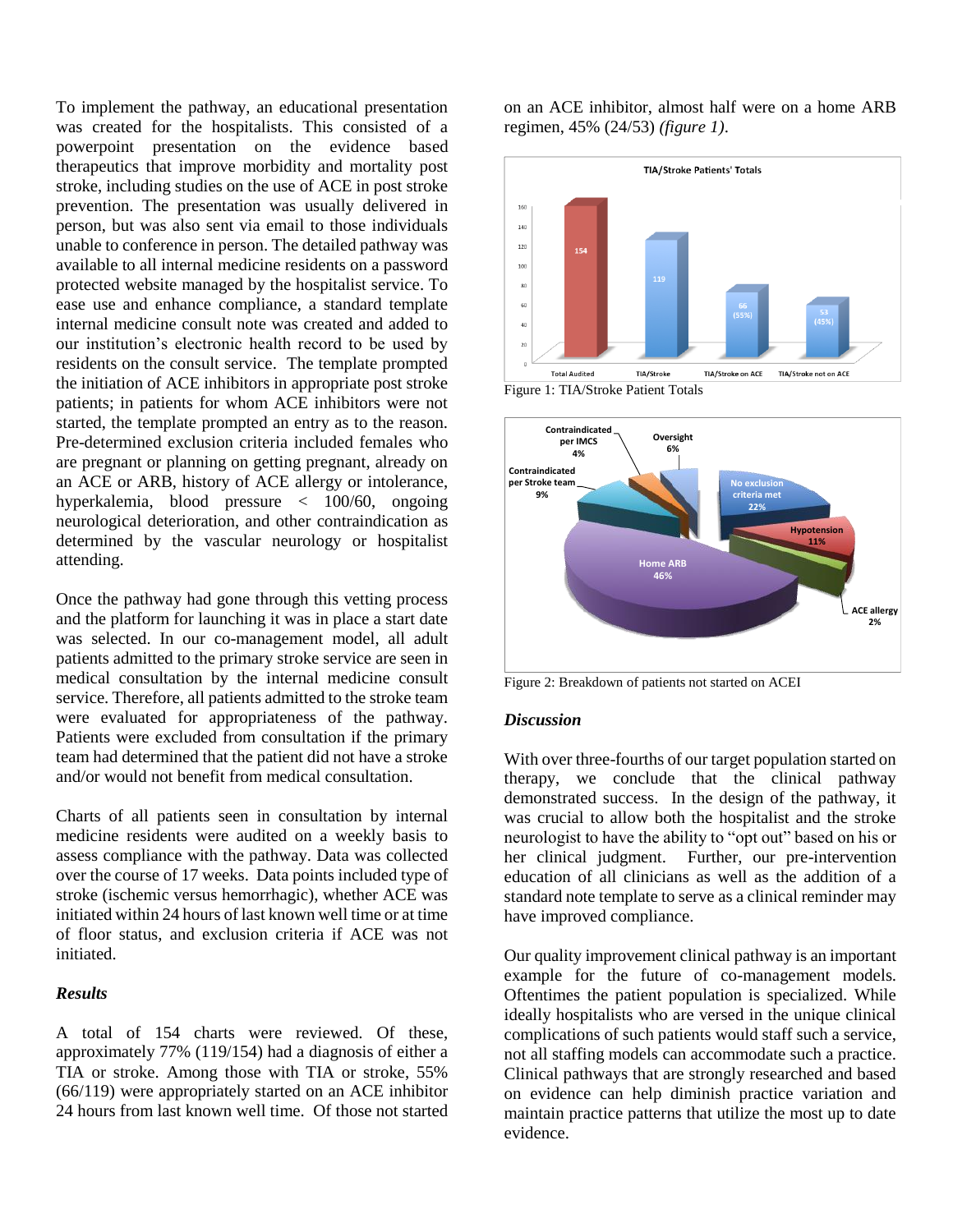Implementing such a pathway during the hospitalization may impact the long term care of the stroke patient. The lasting effect of medication changes made in the inpatient setting has been well demonstrated in prior stroke<sup>12,13</sup> as well as congestive heart failure literature.<sup>11,14</sup>

With the successful implementation of this structure of co-management we were able to operationalize practice patterns to improve consistency in our consultation recommendations, specifically in the management of elevated blood pressure. With input from the leaders of the stroke program, a quality improvement clinical pathway was established for all patients with ischemic stroke to implement the initiation of specific antihypertensive agents. The success of this pathway serves as a model of how hospitalists can execute quality improvement projects throughout the hospital using the model of co-management.

# *Acknowledgement*

We would like to thank Elaine Parker, M.D. for assistance in the execution of this project.

# *References*

- 1. **Likosky DJ, Amin AN**. Who will care for our hospitalized patients? *Stroke*. 2005 Jun;36(6):1113-4. PubMed PMID: 15914767.
- 2. **Amin A, Likosky D**. The role of hospitalists in the acute care of stroke patients. *Curr Treat Options Cardiovasc Med*. 2010 Jun;12(3):240-9. doi:10.1007/s11936-010-0068-7. Epub 2010 Mar 30. PubMed PMID: 20461115; PubMed Central PMCID: PMC2860551.
- 3. 2014 State of Hospital Medicine Report. Society of Hospital Medicine. [cited 2016 Aug 20]. Available from:

https://www.hospitalmedicine.org/Web/Practice\_Ma nagement/State of HM Surveys/2014.aspx

- 4. **Auerbach AD, Wachter RM, Cheng HQ, Maselli J, McDermott M, Vittinghoff E, Berger MS**. Comanagement of surgical patients between neurosurgeons and hospitalists. *Arch Intern Med*. 2010 Dec 13;170(22):2004-10. doi:10.1001/archinternmed.2010.432. PubMed PMID: 21149758.
- 5. **Iberti CT, Briones A, Gabriel E, Dunn AS**. Hospitalist-vascular surgery comanagement: effects on complications and mortality. *Hosp Pract* (1995). 2016 Dec;44(5):233-236. Epub 2016 Nov 24. PubMed PMID: 27831826.
- 6. **Tadros RO, Faries PL, Malik R, Vouyouka AG, Ting W, Dunn A, Marin ML, Briones A**. The effect of a hospitalist comanagement service on vascular surgery inpatients. *J Vasc Surg*. 2015 Jun;61(6):1550- 5. doi: 10.1016/j.jvs.2015.01.006. Epub 2015 Feb 19. PubMed PMID: 25704408.
- 7. **Rashid P, Leonardi-Bee J, Bath P**. Blood pressure reduction and secondary prevention of stroke and other vascular events: a systematic review. *Stroke*. 2003 Nov;34(11):2741-8. Epub 2003 Oct 23. Review. PubMed PMID: 14576382.
- 8. **PROGRESS Collaborative Group**. Randomised trial of a perindopril-based blood-pressure-lowering regimen among 6,105 individuals with previous stroke or transient ischaemic attack. *Lancet*. 2001 Sep 29;358(9287):1033-41. Erratum in: Lancet 2001 Nov 3;358(9292):1556. Lancet 2002 Jun 15;359(9323):2120. PubMed PMID: 11589932.
- 9. **Bosch J, Yusuf S, Pogue J, Sleight P, Lonn E, Rangoonwala B, Davies R, Ostergren J, Probstfield J; HOPE Investigators**. Heart outcomes prevention evaluation. Use of ramipril in preventing stroke: double blind randomised trial. *BMJ*. 2002 Mar 23;324(7339):699-702. PubMed PMID: 11909785; PubMed Central PMCID: PMC99052.
- 10. **Heart Outcomes Prevention Evaluation Study Investigators, Yusuf S, Sleight P, Pogue J, Bosch J, Davies R, Dagenais G**. Effects of an angiotensinconverting-enzyme inhibitor, ramipril, on cardiovascular events in high-risk patients. *N Engl J Med*. 2000 Jan 20;342(3):145-53. Erratum in: 2000 May 4;342(18):1376. N Engl J Med 2000 Mar 9;342(10):748. PubMed PMID: 10639539.
- 11. **He J, Zhang Y, Xu T, Zhao Q, Wang D, Chen CS, Tong W, Liu C, Xu T, Ju Z, Peng Y, Peng H, Li Q, Geng D, Zhang J, Li D, Zhang F, Guo L, Sun Y, Wang X, Cui Y, Li Y, Ma D, Yang G, Gao Y, Yuan X, Bazzano LA, Chen J; CATIS Investigators**. Effects of immediate blood pressure reduction on death and major disability in patients with acute ischemic stroke: the CATIS randomized clinical trial. *JAMA*. 2014 Feb5;311(5):479-89. doi: 10.1001/jama.2013.282543. PubMed PMID: 24240777.
- 12. **Thrift AG, Kim J, Douzmanian V, Gall SL, Arabshahi S, Loh M, Evans RG**. Discharge is a critical time to influence 10-year use of secondary prevention therapies for stroke. *Stroke*. 2014 Feb;45(2):539-44. doi: 10.1161/STROKEAHA.113.003368. Epub 2013 Dec 12. PubMed PMID: 24335222.